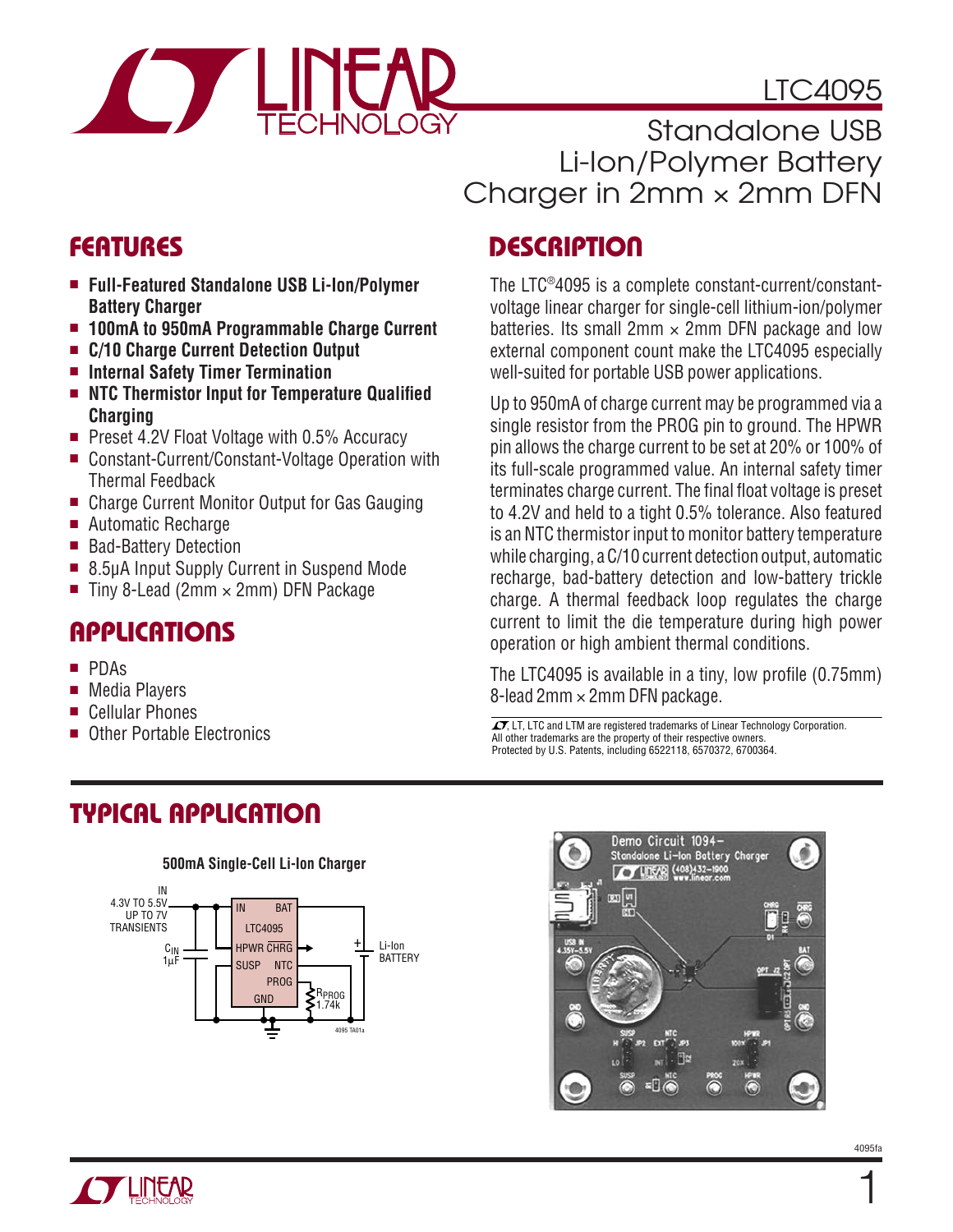# **ABSOLUTE MAXIMUM RATINGS**

#### **(Notes 1, 2, 3)**

| Input Supply Voltage (IN) |  |
|---------------------------|--|
|                           |  |
|                           |  |
|                           |  |
| PROG, NTC, HPWR           |  |
|                           |  |
|                           |  |
|                           |  |
|                           |  |
|                           |  |
|                           |  |
|                           |  |
|                           |  |

# **PACKAGE/ORDER INFORMATION**



Consult LTC Marketing for parts specified with wider operating temperature ranges.

## **ELECTRICAL CHARACTERISTICS** The  $\bullet$  denotes the specifications which apply over the full operating

temperature range, otherwise specifications are at  $T_A = 25^{\circ}$ C. IN = HPWR = 5V, BAT = 3.8V, NTC = SUSP = 0V, R<sub>PROG</sub> = 1.74k unless otherwise specified.

| <b>SYMBOL</b>          | <b>PARAMETER</b>                                       | <b>CONDITIONS</b>                                                                                                                  |           | <b>MIN</b>     | <b>TYP</b>                 | <b>MAX</b>           | <b>UNITS</b>     |
|------------------------|--------------------------------------------------------|------------------------------------------------------------------------------------------------------------------------------------|-----------|----------------|----------------------------|----------------------|------------------|
| <b>Battery Charger</b> |                                                        |                                                                                                                                    |           |                |                            |                      |                  |
| IN                     | Input Supply Voltage                                   |                                                                                                                                    |           | 4.3            |                            | 5.5                  | V                |
| <sup>I</sup> IN        | <b>Battery Charger Quiescent Current</b><br>(Note 4)   | Standby Mode; Charger Terminated<br>Suspend Mode; SUSP = 5V                                                                        |           |                | 200<br>8.5                 | 400<br>17            | μA<br>μA         |
| V <sub>FLOAT</sub>     | <b>BAT Regulated Output Voltage</b>                    | $0^{\circ}C \leq T_A \leq 85^{\circ}C$                                                                                             |           | 4.179<br>4.165 | 4.200<br>4.200             | 4.221<br>4.235       | $\vee$<br>$\vee$ |
| <b>I</b> CHG           | Constant-Current Mode Charge Current                   | $HPWR = 5V$<br>$HPWR = 0V$                                                                                                         | $\bullet$ | 440<br>84      | 460<br>92                  | 500<br>100           | mA<br>mA         |
| $I_{BAT}$              | <b>Battery Drain Current</b>                           | Standby Mode; Charger Terminated<br>Shutdown Mode; IN < V <sub>UVLO</sub> , BAT = 4.2V<br>Suspend Mode; $SUBP = 5V$ , $BAT = 4.2V$ |           |                | $-3.5$<br>$-2.0$<br>$-1.3$ | $-7$<br>$-4$<br>$-3$ | μA<br>μA<br>μA   |
| VUVLO                  | Undervoltage Lockout Threshold                         | $BAT = 3.5V$ , IN Rising                                                                                                           |           | 3.875          | 4.0                        | 4.125                | $\vee$           |
| $\Delta V_{UVLO}$      | Undervoltage Lockout Hystersis                         | $BAT = 3.5V$                                                                                                                       |           |                | 200                        |                      | mV               |
| V <sub>DUVLO</sub>     | Differential Undervoltage Lockout<br><b>Threshold</b>  | $BAT = 4.05V$ , (IN - BAT), IN Falling                                                                                             |           | 25             | 40                         | 60                   | mV               |
| $\Delta V_{DUVLO}$     | Differential Undervoltage Lockout<br><b>Hysteresis</b> | $BAT = 4.05V$                                                                                                                      |           |                | 125                        |                      | mV               |
| <b>PROG</b>            | PROG Pin Servo Voltage                                 | $HPWR = 5V$<br>$HPWR = 0V$<br><b>BAT &lt; VTRKL</b>                                                                                |           |                | 1.000<br>0.200<br>0.100    |                      | V<br>V<br>$\vee$ |
| h <sub>PROG</sub>      | Ratio of I <sub>BAT</sub> to PROG Pin Current          |                                                                                                                                    |           |                | 800                        |                      | mA/mA            |
| <b>ITRKL</b>           | Trickle Charge Current                                 | $BAT < V_{TRKL}$                                                                                                                   |           | 37             | 46                         | 55                   | mA               |
| VTRKL                  | Trickle Charge Threshold Voltage                       | <b>BAT Rising</b>                                                                                                                  |           | 2.8            | 2.9                        | 3.0                  | $\mathsf{V}$     |
| $\Delta V$ TRKL        | Trickle Charge Hysteresis Voltage                      |                                                                                                                                    |           |                | 100                        |                      | mV               |
| $\Delta V_{RECHRG}$    | Recharge Battery Threshold Voltage                     | Threshold Voltage Relative to V <sub>FLOAT</sub>                                                                                   |           | $-75$          | $-95$                      | $-115$               | mV               |
|                        |                                                        |                                                                                                                                    |           |                |                            |                      | 4095fa           |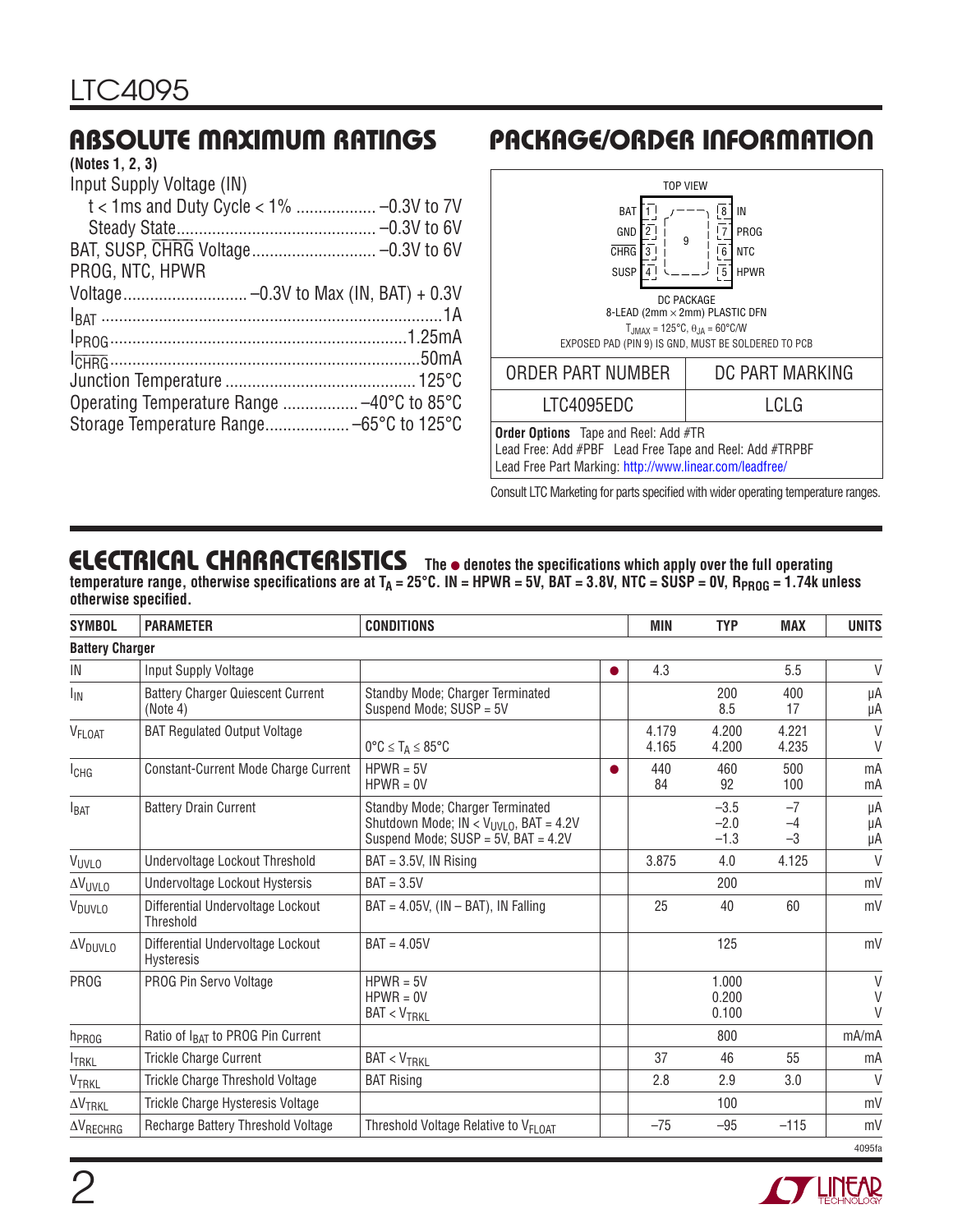### **ELECTRICAL CHARACTERISTICS The** ● **denotes the specifi cations which apply over the full operating**

temperature range, otherwise specifications are at T<sub>A</sub> = 25°C. IN = HPWR = 5V, BAT = 3.8V, NTC = SUSP = 0V, R<sub>PROG</sub> = 1.74k unless **otherwise specified.** 

| <b>SYMBOL</b>       | <b>PARAMETER</b>                                                 | <b>CONDITIONS</b>                        |           | <b>MIN</b>       | <b>TYP</b>                           | <b>MAX</b>       | <b>UNITS</b> |
|---------------------|------------------------------------------------------------------|------------------------------------------|-----------|------------------|--------------------------------------|------------------|--------------|
| <sup>t</sup> RECHRG | Recharge Comparator Filter Time                                  | <b>BAT Falling</b>                       |           |                  | 1.7                                  |                  | ms           |
| <sup>t</sup> TERM   | Safety Timer Termination Period                                  | $BAT = VFLOAT$                           |           | 3.5              | 4                                    | 4.5              | Hour         |
| <b>t</b> BADBAT     | <b>Bad-Battery Termination Time</b>                              | $BAT < V_{TRKL}$                         |           | 0.4375           | 0.5                                  | 0.5625           | Hour         |
| $h_{C/10}$          | End of Charge Indication Current Level                           | (Note 5)                                 |           | 0.09             | 0.1                                  | 0.11             | mA/mA        |
| $t_{C/10}$          | End of Charge Comparator Filter Time                             | I <sub>BAT</sub> Falling                 |           |                  | 2.2                                  |                  | ms           |
| $R_{ON\_CHG}$       | Battery Charger Power FET On-<br>Resistance (Between IN and BAT) | $I_{BAT} = 200mA$                        |           |                  | 500                                  |                  | $m\Omega$    |
| TLIM                | Junction Temperature in Constant<br>Temperature                  | 115                                      |           |                  | °C                                   |                  |              |
| <b>NTC</b>          |                                                                  |                                          |           |                  |                                      |                  |              |
| V <sub>COLD</sub>   | Cold Temperature Fault Threshold<br>Voltage                      | <b>Rising NTC Voltage</b><br>Hysteresis  |           | $0.750 \cdot IN$ | $0.765 \cdot IN$<br>$0.016 \cdot IN$ | $0.780 \cdot IN$ | $\vee$<br>V  |
| V <sub>HOT</sub>    | Hot Temperature Fault Threshold<br>Voltage                       | Falling NTC Voltage<br><b>Hysteresis</b> |           | $0.334 \cdot IN$ | $0.349 \cdot IN$<br>$0.016 \cdot IN$ | $0.364 \cdot IN$ | $\vee$<br>V  |
| V <sub>DIS</sub>    | NTC Disable Threshold Voltage                                    | Falling NTC Voltage<br>Hysteresis        |           | $0.007 \cdot IN$ | $0.017 \cdot IN$<br>$0.010 \cdot IN$ | $0.027 \cdot IN$ | mV<br>mV     |
| $I_{NTC}$           | NTC Leakage Current                                              | $NTC = IN = 5V$                          |           | $-1$             | 0                                    | $\mathbf{1}$     | μA           |
|                     | Logic (HPWR, SUSP, CHRG)                                         |                                          |           |                  |                                      |                  |              |
| $V_{IL}$            | Input Low Voltage                                                | HPWR, SUSP Pins                          |           |                  |                                      | 0.4              | $\vee$       |
| $V_{\text{IH}}$     | Input High Voltage                                               | HPWR, SUSP Pins                          |           | 1.2              |                                      |                  | $\vee$       |
| $R_{DN}$            | Logic Pin Pull-Down Resistance                                   | HPWR, SUSP Pins                          | $\bullet$ | 1.9              | 3.6                                  | 6.3              | $M\Omega$    |
| <b>CHRG</b>         | <b>CHRG Pin Output Low Voltage</b>                               | $l_{\overline{CHRG}} = 5mA$              |           |                  | 100                                  | 250              | mV           |
| <b>CHRG</b>         | <b>CHRG</b> Pin Input Current                                    | $BAT = 4.5V$ , $CHRG = 5V$<br>0          |           | 1                | μA                                   |                  |              |

**Note 1:** Stresses beyond those listed under Absolute Maximum Ratings may cause permanent damage to the device. Exposure to any Absolute Maximum Rating condition for extended periods may affect device reliability and lifetime.

**Note 2:** The LTC4095 is guaranteed to meet performance specifications from 0°C to 85°C. Specifications over the -40°C to 85°C operating temperature range are assured by design, characterization and correlation with statistical process controls.

**Note 3:** This IC includes overtemperature protection that is intended to protect the device during momentary overload conditions. Junction temperature will exceed 125°C when overtemperature protection is active. Continuous operation above the specified maximum operating junction temperature may impair device reliability.

**Note 4:** IN supply current does not include current through the PROG pin or any current delivered to the battery through the BAT pin. Total input current is equal to this specification plus 1.00125 •  $I_{BAT}$  where  $I_{BAT}$  is the charge current.

**Note 5:** h<sub>C/10</sub> is expressed as a fraction of measured full charge current with indicated PROG resistor.

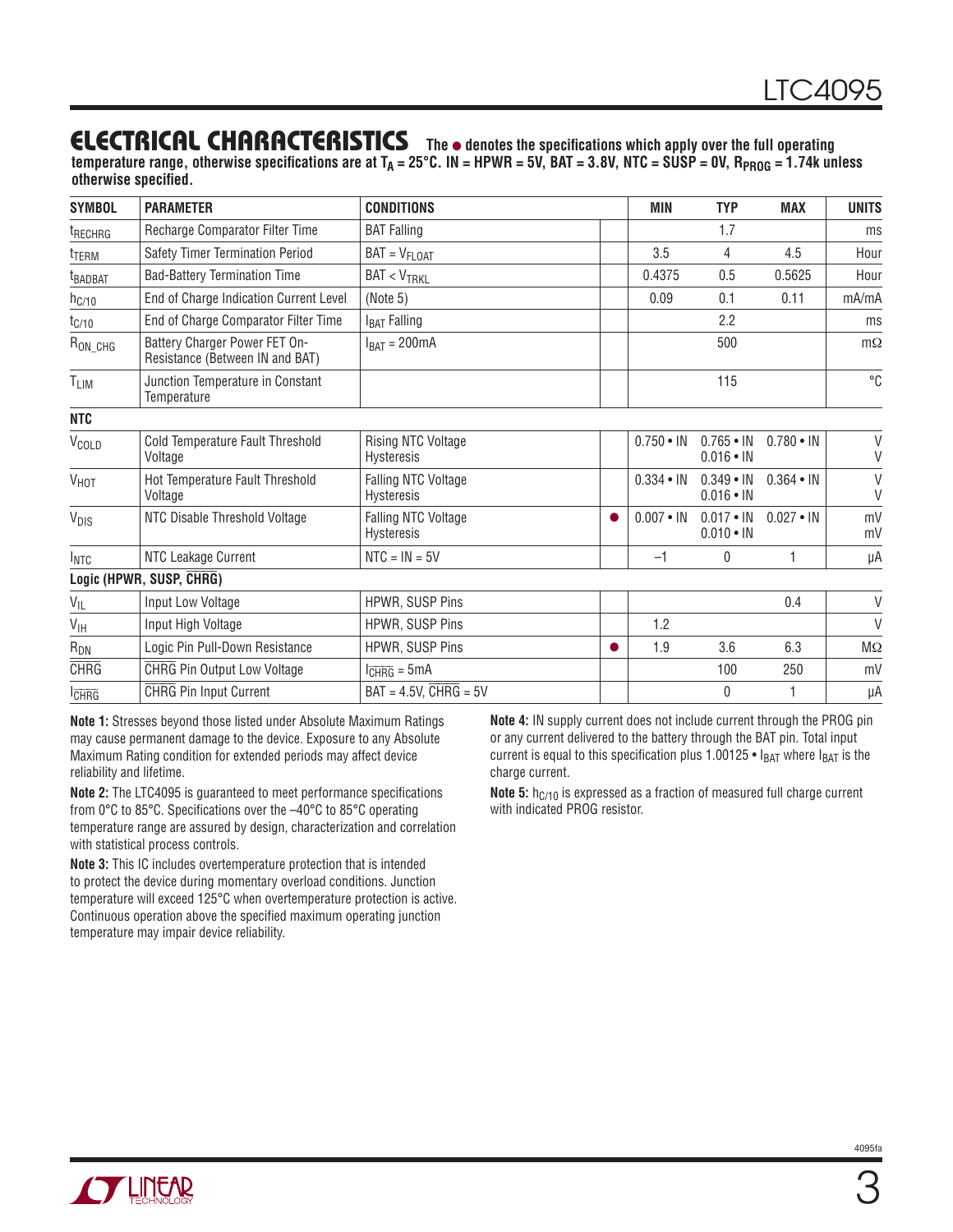## **TYPICAL PERFORMANCE CHARACTERISTICS TA = 25°C, unless otherwise noted.**



RPROG (kΩ)

4095 G07

TEMPERATURE (°C)

 $I<sub>BAT</sub>$  (mA)

4095 G06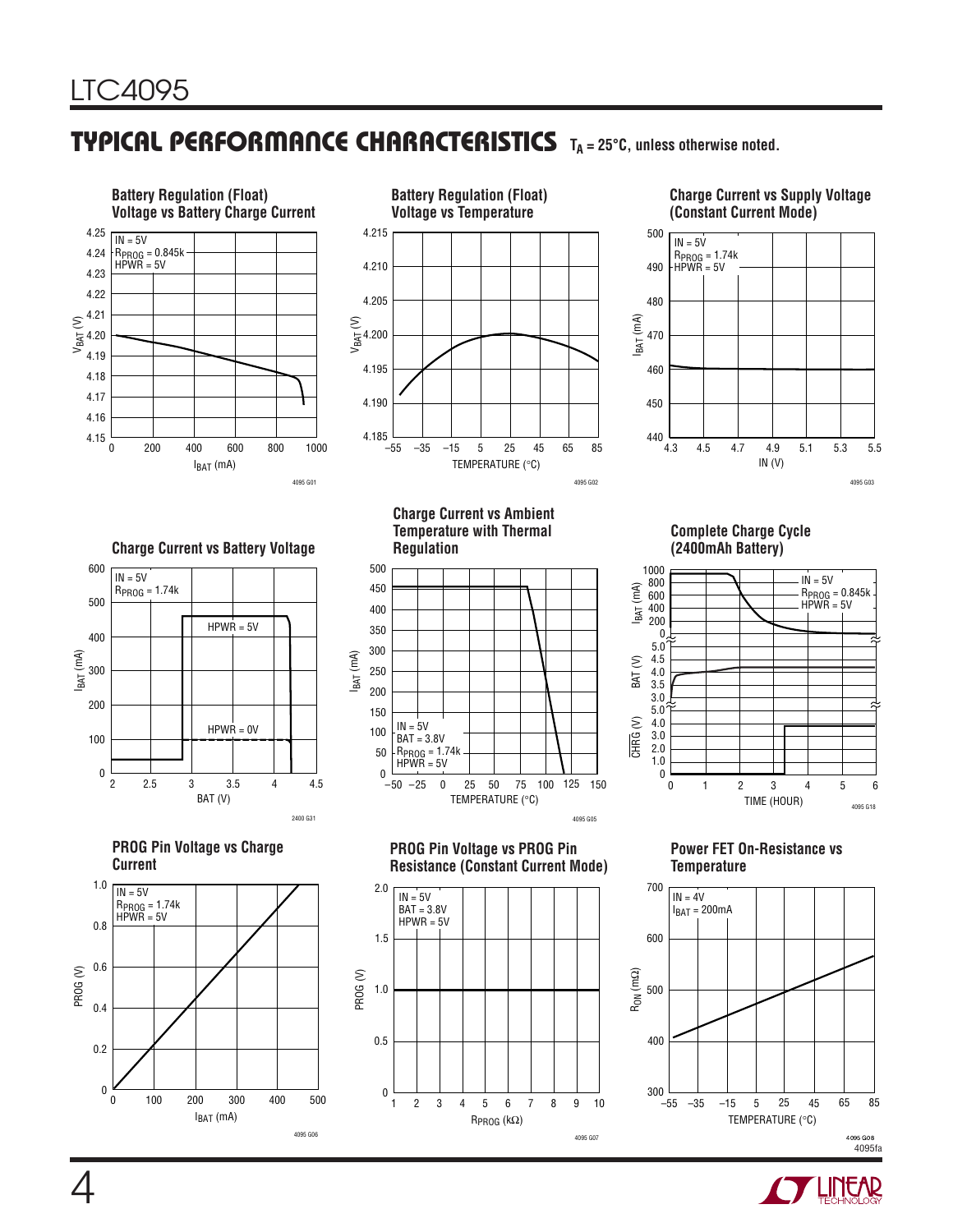## **TYPICAL PERFORMANCE CHARACTERISTICS** TA = 25°C, unless otherwise noted.



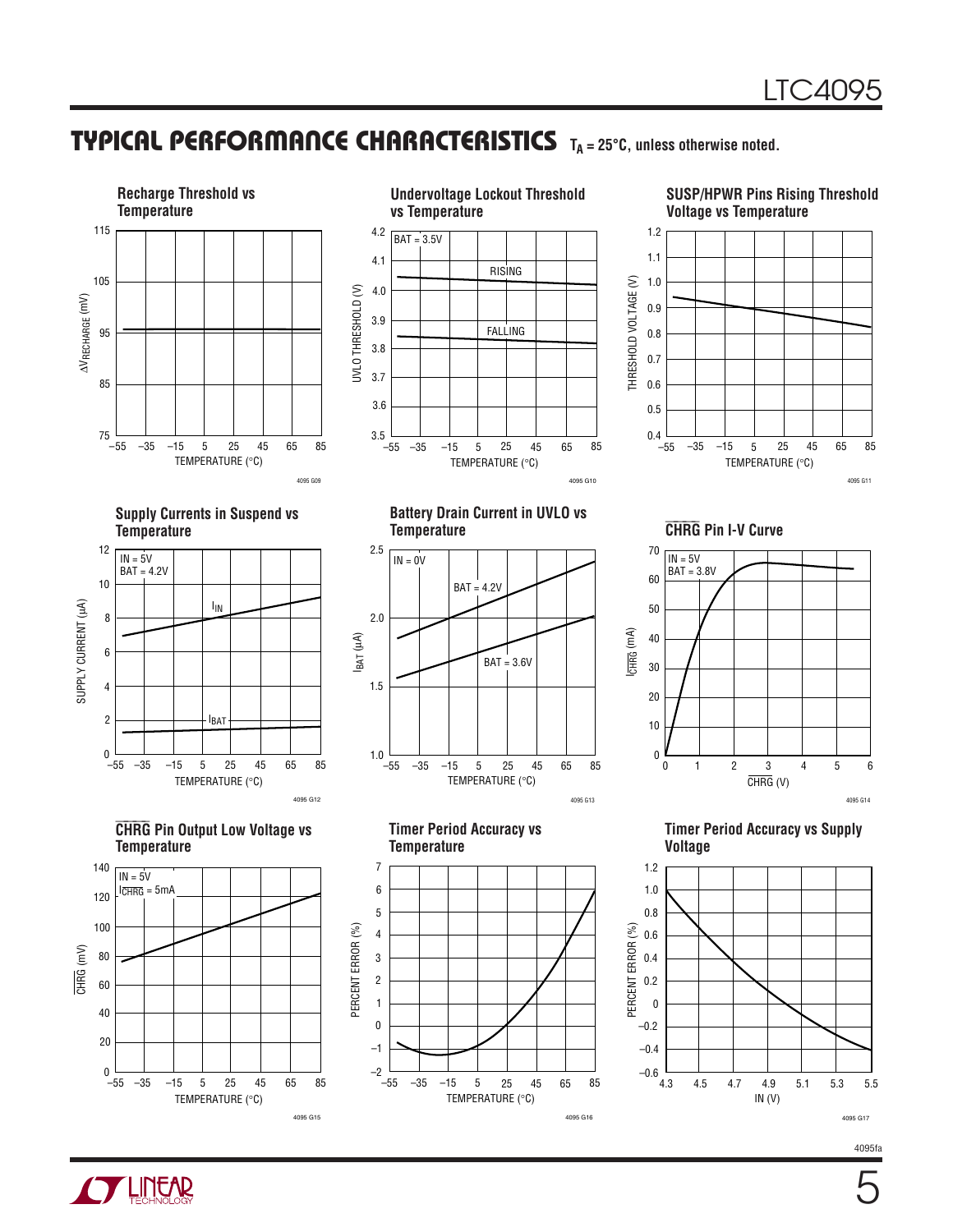# **PIN FUNCTIONS**

**BAT (Pin 1):** Single Cell Li-Ion Battery Pin. Provides charge current to the battery and regulates final float voltage to 4.2V.

### **GND (Pin 2):** Ground

。<br>│ **CHRG** (Pin 3): Open-Drain Charge Status Output. The  $\ddot{\phantom{a}}$ CHRG pin indicates the status of the battery charger. Four possible states are represented by CHRG: charging, not charging (i.e., the charge current is less than 1/10th of the full-scale charge current), unresponsive battery (i.e., the battery voltage remains below 2.9V after 1/2 hour of charging) and battery temperature out of range. CHRG requires a pull-up resistor and/or LED to provide indication.

**SUSP (Pin 4):** Suspend Mode Input. A voltage greater than 1.2V on the SUSP pin puts the LTC4095 into suspend mode, disables the charger and resets the termination timer. A weak pull-down current is internally applied to this pin to ensure it is low when the input is not being driven externally.

**HPWR (Pin 5):** High Power Select Input. A voltage greater than 1.2V on the HPWR pin will set the charge current to 100% of its programmed value. A voltage less than 0.4V on the pin will set the charge current to 20% of its programmed value. When used with a 1.74k PROG resistor this pin can toggle between low power and high power modes per USB specification. A weak pull-down current is internally applied to this pin to ensure it is low when the input is not being driven externally.

**NTC (Pin 6):** Input to the NTC Thermistor Monitoring Circuit. The NTC pin connects to a negative temperature coefficient thermistor which is typically co-packaged with the battery pack to determine if the battery is too hot or too cold to charge. If the battery temperature is out of range, charging is paused until the battery temperature re-enters the valid range. A low drift bias resistor is required from IN to NTC and a thermistor is required from NTC to ground. To disable the NTC function, the NTC pin should be grounded.

**PROG (Pin 7):** Charge Current Program and Charge Current Monitor Pin. Charge current is programmed by connecting a resistor from PROG to ground. When charging in constant-current mode, the PROG pin servos to 1V if the HPWR pin is pulled high, or 200mV if the HPWR pin is pulled low. The voltage on this pin always represents the battery current through the following formula:

$$
I_{BAT} = \frac{PROG}{R_{PROG}} \cdot 800
$$

**IN (Pin 8):** Input Supply Voltage. This pin provides power to the battery charger and should be bypassed with at least a 1µF capacitor. IN can range from 4.3V to 5.5V.

**Exposed Pad (Pin 9):** Ground. The exposed package pad is ground and must be soldered to the PCB ground for proper functionality and for maximum heat transfer.

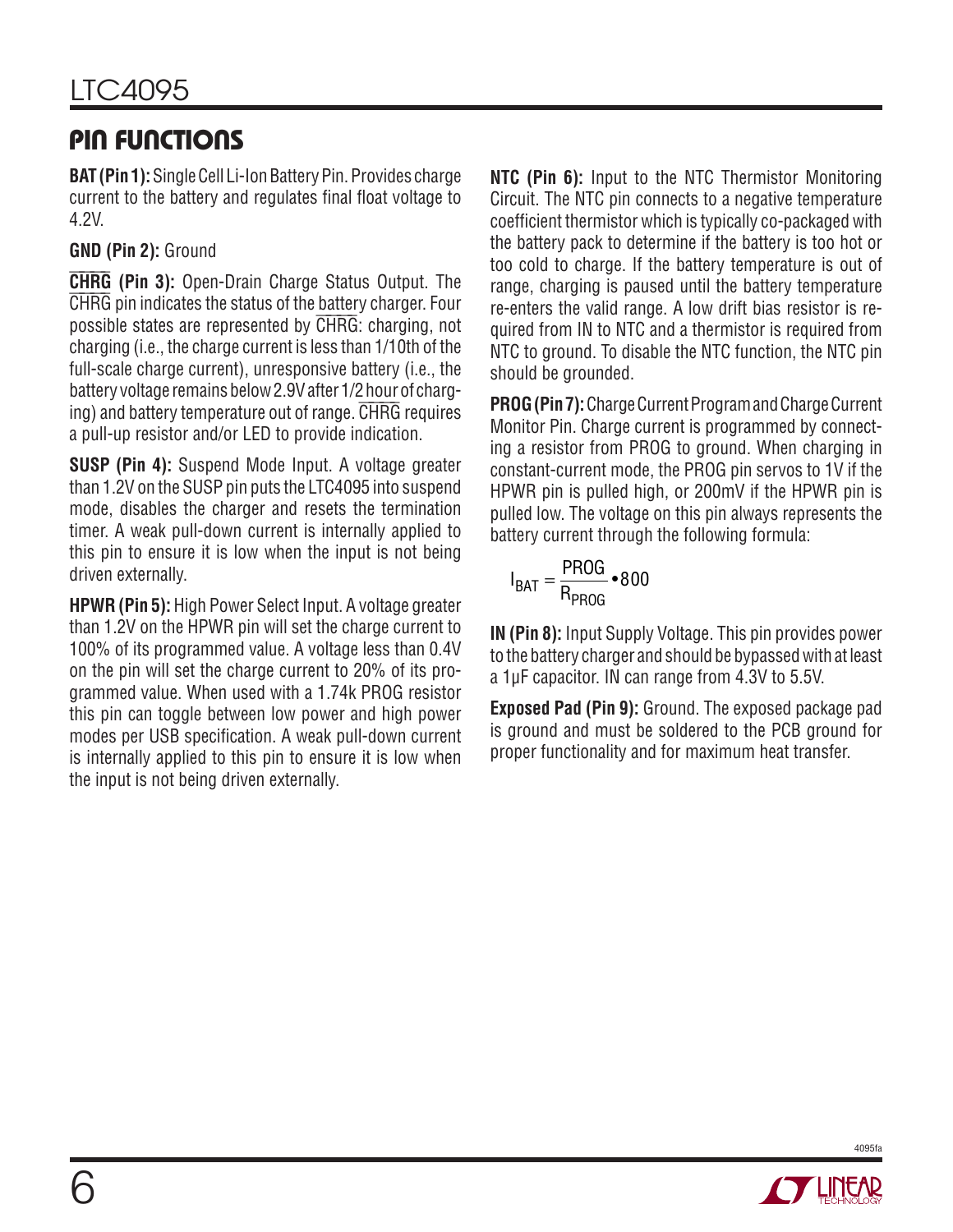## **SIMPLIFIED BLOCK DIAGRAM**



**Figure 1. LTC4095 Block Diagram**

# **OPERATION**

#### **Introduction**

The LTC4095 is a linear battery charger designed to charge single-cell lithium-ion batteries. The charger uses a constant-current/constant-voltage charge algorithm with a charge current programmable up to 950mA. Additional features include automatic recharge, an internal termination timer, low-battery trickle charge conditioning, bad-battery detection, and a thermistor sensor input for out of temperature charge pausing.

Futhermore, the LTC4095 is capable of operating from a USB power source. In this application, charge current can be programmed to a maximum of 100mA or 500mA per USB power specifications.

#### **Input Current vs Charge Current**

The LTC4095 regulates the total current delivered to the BAT pin; this is the charge current. To calculate the total input current (i.e., the total current drawn from the IN pin),

it is necessary to sum the battery charge current, charger quiescent current and PROG pin current.

#### **Undervoltage Lockout (UVLO)**

The undervoltage lockout circuit monitors the input voltage (IN) and disables the battery charger until IN rises above  $V_{UVLO}$  (typically 4V). 200mV of hysteresis prevents oscillations around the trip point. In addition, a differential undervoltage lockout circuit disables the battery charger when IN falls to within  $V_{DUVLO}$  (typically 40mV) of the BAT voltage.

#### **Suspend Mode**

The LTC4095 can also be disabled by pulling the SUSP pin above 1.2V. In suspend mode, the battery drain current is reduced to 1.3µA and the input current is reduced to 8.5µA.

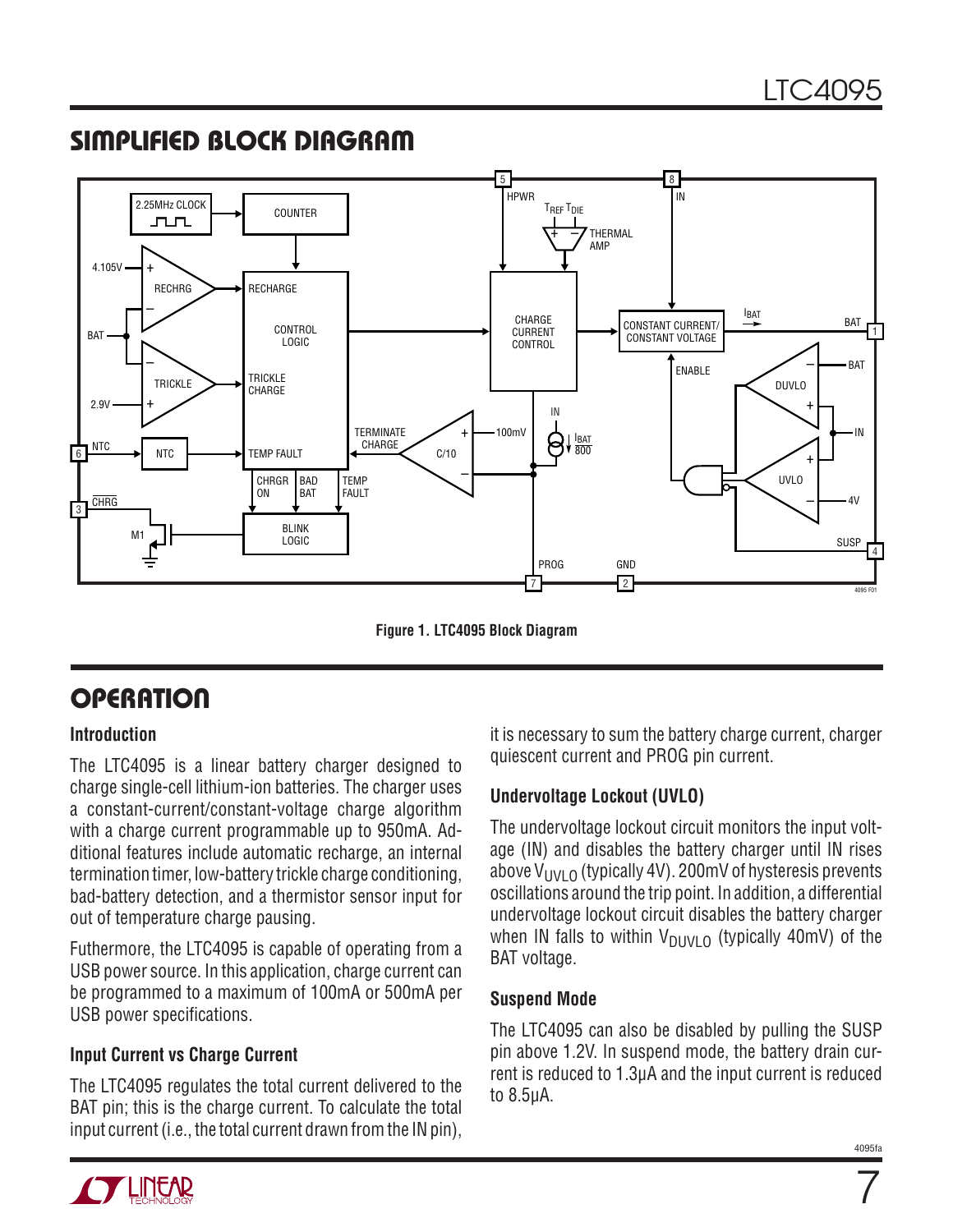# **OPERATION**

#### **Charge Cycle Overview**

When a battery charge cycle begins, the battery charger first determines if the battery is deeply discharged. If the battery voltage is below  $V_{TRKI}$ , typically 2.9V, an automatic trickle charge feature sets the battery charge current to 10% of the full-scale value.

Once the battery voltage is above 2.9V, the battery charger begins charging in constant-current mode. When the battery voltage approaches the 4.2V required to maintain a full charge, otherwise known as the float voltage, the charge current begins to decrease as the LTC4095 switches into constant-voltage mode.

### **Trickle Charge and Defective Battery Detection**

Any time the battery voltage is below  $V_{TRKl}$ , the charger goes into trickle charge mode and reduces the charge current to 10% of the full-scale current. If the battery voltage remains below  $V_{TRKI}$  for more than 1/2 hour, the charger latches the bad-battery state, automatically terminates, and indicates via the CHRG pin that the battery was unresponsive. If for any reason the battery voltage rises above  $V_{TRKl}$ , the charger will resume charging. Since the charger has latched the bad-battery state, if the battery voltage then falls below  $V<sub>TRKI</sub>$  again but without rising past V<sub>RECHRG</sub> first, the charger will immediately assume that the battery is defective. To reset the charger (i.e., when the dead battery is replaced with a new battery), simply remove the input voltage and reapply it or put the part in and out of suspend mode.

### **Charge Termination**

The battery charger has a built-in safety timer that sets the total charge time for 4 hours. Once the battery voltage rises above  $V_{RFCHRG}$  (typically 4.105V) and the charger enters constant-voltage mode, the 4-hour timer is started. After the safety timer expires, charging of the battery will discontinue and no more current will be delivered.

### **Automatic Recharge**

After the battery charger terminates, it will remain off, drawing only microamperes of current from the battery. If the portable product remains in this state long enough, the battery will eventually self discharge. To ensure that the battery is always topped off, a charge cycle will automatically begin when the battery voltage falls below  $V_{RFCHRG}$ (typically 4.105V). In the event that the safety timer is running when the battery voltage falls below  $V_{RFCHRG}$ , it will reset back to zero. To prevent brief excursions below  $V_{BFCHRG}$  from resetting the safety timer, the battery voltage must be below  $V_{RFCHRG}$  for more than 1.7ms. The charge cycle and safety timer will also restart if the IN UVLO or DUVLO cycles low and then high (e.g., IN is removed and then replaced) or the charger enters and then exits suspend mode.

### **Programming Charge Current**

The PROG pin serves both as a charge current program pin, and as a charge current monitor pin. By design, the PROG pin current is 1/800th of the battery charge current. Therefore, connecting a resistor from PROG to ground programs the charge current while measuring the PROG pin voltage allows the user to calculate the charge current.

Full-scale charge current is defined as 100% of the constant-current mode charge current programmed by the PROG resistor. In constant-current mode, the PROG pin servos to 1V if HPWR is high, which corresponds to charging at the full-scale charge current, or 200mV if HPWR is low, which corresponds to charging at 20% of the fullscale charge current. Thus, the full-scale charge current and desired program resistor for a given full-scale charge current are calculated using the following equations:

$$
I_{CHG} = \frac{800V}{R_{PROG}}
$$

$$
R_{PROG} = \frac{800V}{I_{CHG}}
$$

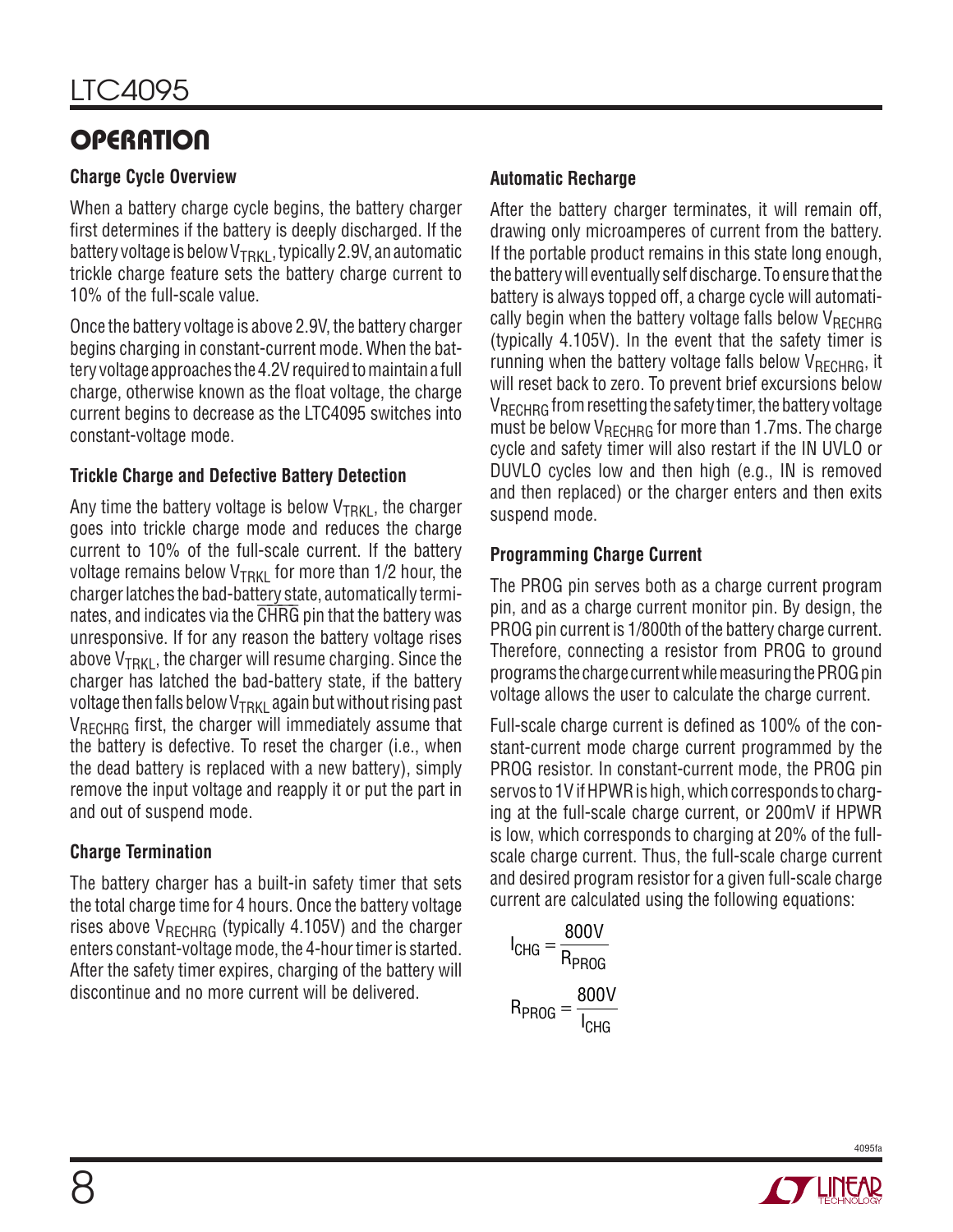## **OPERATION**

In any mode, the actual battery current can be determined by monitoring the PROG pin voltage and using the following equation:

$$
I_{BAT} = \frac{PROG}{R_{PROG}} \cdot 800
$$

#### **Thermal Regulation**

To prevent thermal damage to the IC or surrounding components, an internal thermal feedback loop will automatically decrease the programmed charge current if the die temperature rises to approximately 115°C. Thermal regulation protects the LTC4095 from excessive temperature due to high power operation or high ambient thermal conditions and allows the user to push the limits of the power handling capability with a given circuit board design without risk of damaging the LTC4095 or external components. The benefit of the LTC4095 thermal regulation loop is that charge current can be set according to actual conditions rather than worst-case conditions with the assurance that the battery charger will automatically reduce the current in worst-case conditions.

#### **Charge Status Indication**

The CHRG pin indicates the status of the battery charger. Four possible states are represented by CHRG: charging, not charging, unresponsive battery and battery temperature out of range.

The signal at the  $\overline{\text{CHRG}}$  pin can be easily recognized as one of the above four states by either a human or a microprocessor. The CHRG pin, which is an open-drain output, can drive an indicator LED through a current limiting resistor for human interfacing, or simply a pull-up resistor for microprocessor interfacing.

To make the  $\overline{\text{CHRG}}$  pin easily recognized by both humans and microprocessors, the pin is either a DC signal of ON for charging, OFF for not charging, or it is switched at high frequency (35kHz) to indicate the two possible faults: unresponsive battery and battery temperature out of range.

When charging begins,  $\overline{\text{CHRG}}$  is pulled low and remains low for the duration of a normal charge cycle. When the charge current has dropped to below 10% of the full-scale current, the CHRG pin is released (high impedance). If a fault occurs after the CHRG pin is released, the pin remains high impedance. However, if a fault occurs before the CHRG pin is released, the pin is switched at 35kHz. While switching, its duty cycle is modulated between a high and low value at a very low frequency. The low and high duty cycles are disparate enough to make an LED appear to be on or off thus giving the appearance of "blinking". Each of the two faults has its own unique "blink" rate for human recognition as well as two unique duty cycles for microprocessor recognition.

Table 1 illustrates the four possible states of the  $\overline{\text{CHRG}}$ pin when the battery charger is active.

|  |  |  | <b>Table 1. CHRG Output Pin</b> |  |
|--|--|--|---------------------------------|--|
|--|--|--|---------------------------------|--|

| <b>STATUS</b>      | <b>FREQUENCY</b> | <b>MODULATION</b><br>(BLINK)<br><b>FREQUENCY</b> | <b>DUTY CYCLE</b> |
|--------------------|------------------|--------------------------------------------------|-------------------|
| Charging           | 0Hz              | $0$ Hz (Lo-Z)                                    | 100%              |
| $I_{BAT} < C/10$   | 0Hz              | $0$ Hz (Hi-Z)                                    | $0\%$             |
| NTC Fault          | 35kHz            | 1.5Hz at 50%                                     | 6.25% to 93.75%   |
| <b>Bad Battery</b> | 35kHz            | 6.1Hz at 50%                                     | 12.5% to 87.5%    |

An NTC fault is represented by a 35kHz pulse train whose duty cycle varies between 6.25% and 93.75% at a 1.5Hz rate. A human will easily recognize the 1.5Hz rate as a "slow" blinking which indicates the out of range battery temperature while a microprocessor will be able to decode either the 6.25% or 93.75% duty cycles as an NTC fault.

If a battery is found to be unresponsive to charging (i.e., its voltage remains below  $V_{TRKI}$  for over 1/2 hour), the ⎯ **CHRG** pin gives the battery fault indication. For this fault, a human would easily recognize the frantic 6.1Hz "fast" blinking of the LED while a microprocessor would be able to decode either the 12.5% or 87.5% duty cycles as a bad battery fault.

4095fa Although very improbable, it is possible that a duty cycle reading could be taken at the bright-dim transition (low duty cycle to high duty cycle). When this happens the duty cycle reading will be precisely 50%. If the duty cycle reading is 50%, system software should disqualify it and take a new duty cycle reading.

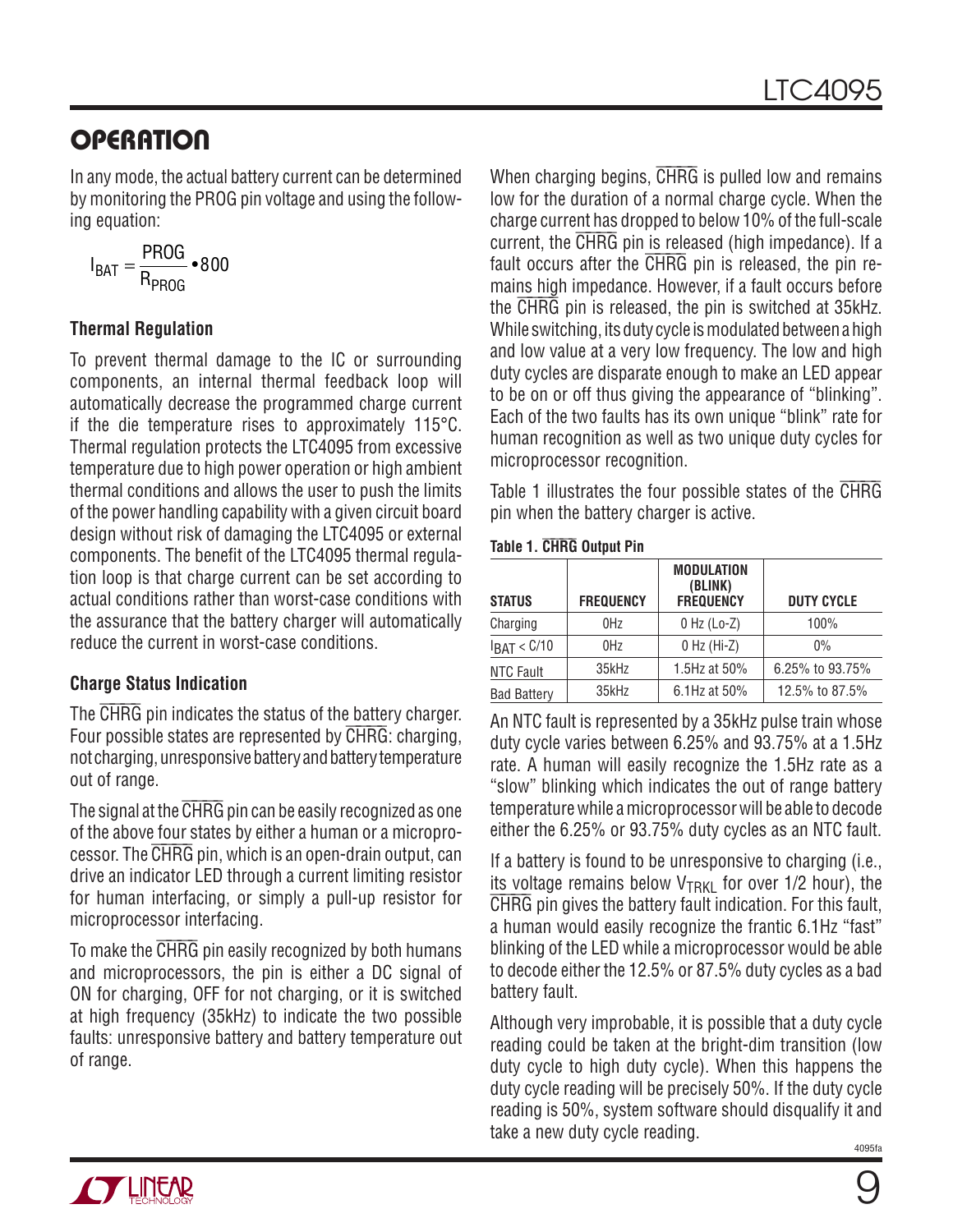# **OPERATION**

#### **NTC Thermistor**

The battery temperature is measured by placing a negative temperature coefficient (NTC) thermistor close to the battery pack. The NTC circuitry is shown in Figure 3.

To use this feature, connect the NTC thermistor,  $R_{\text{NTC}}$ , between the NTC pin and ground, and a bias resistor,  $R_{\text{NOM}}$ , from IN to NTC.  $R_{\text{NOM}}$  should be a 1% resistor with a value equal to the value of the chosen NTC thermistor at 25°C (R25). A 100k thermistor is recommended since thermistor current is not measured by the LTC4095 and its current will have to be considered for compliance with USB specifications.

The LTC4095 will pause charging when the resistance of the NTC thermistor drops to 0.54 times the value of R25 or approximately 54k (for a Vishay "Curve 1" thermistor, this corresponds to approximately 40°C). If the battery charger is in constant voltage mode, the safety timer will pause until the thermistor indicates a return to a valid temperature.

As the temperature drops, the resistance of the NTC thermistor rises. The LTC4095 is also designed to pause charging when the value of the NTC thermistor increases to 3.25 times the value of R25. For a Vishay "Curve 1" thermistor, this resistance, 325k, corresponds to approximately 0°C. The hot and cold comparators each have approximately 3°C of hysteresis to prevent oscillation about the trip point. Grounding the NTC pin disables all NTC functionality.



**Figure 2. State Diagram of LTC4095 Operation**

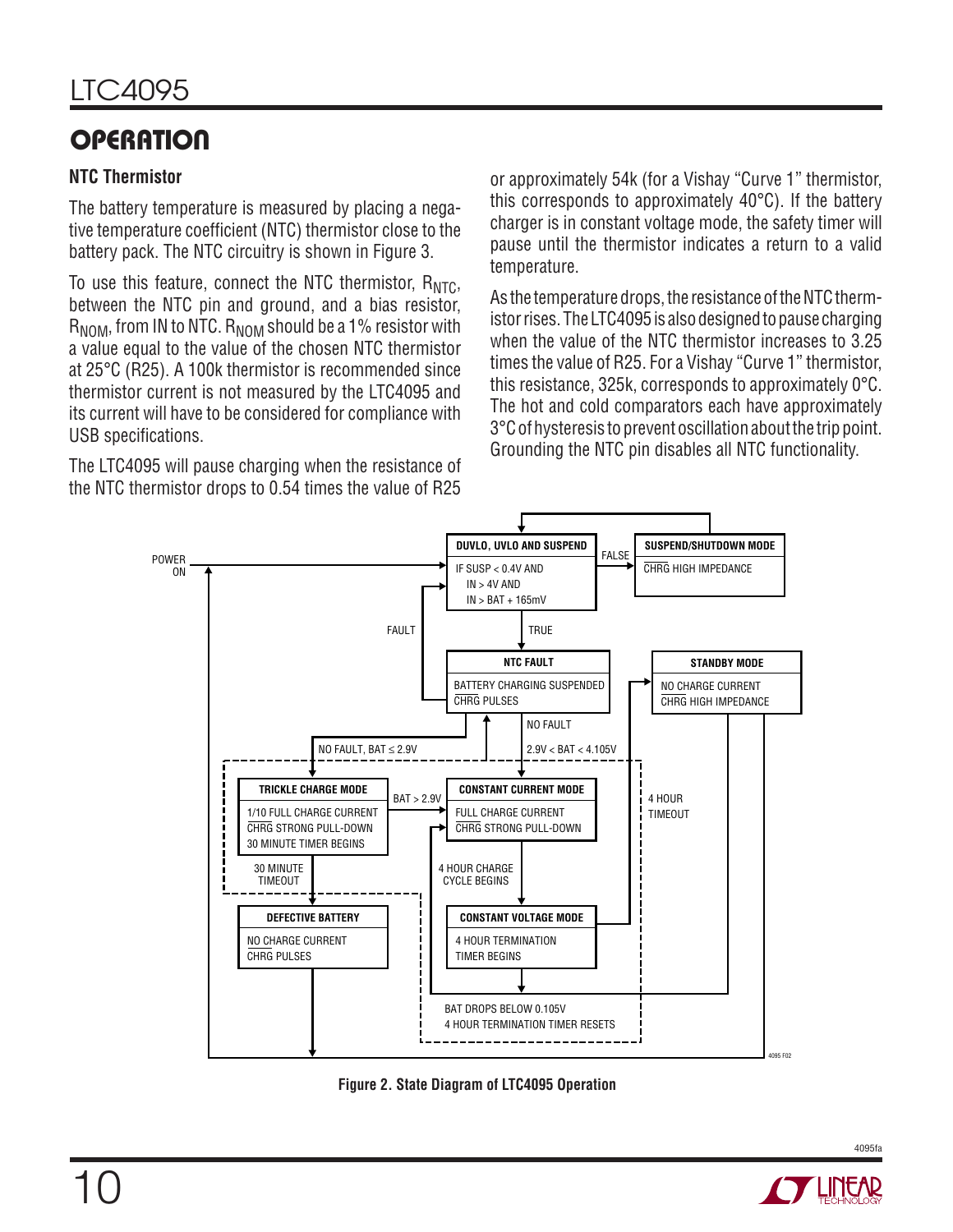#### **Alternate NTC Thermistors and Biasing**

The LTC4095 provides temperature qualified charging if a grounded thermistor and a bias resistor are connected to the NTC pin. By using a bias resistor whose value is equal to the room temperature resistance of the thermistor (R25) the upper and lower temperatures are pre-programmed to approximately 40°C and 0°C, respectively (assuming a Vishay "Curve 1" thermistor).

The upper and lower temperature thresholds can be adjusted by either a modification of the bias resistor value or by adding a second adjustment resistor to the circuit. If only the bias resistor is adjusted, then either the upper or the lower threshold can be modified but not both. The other trip point will be determined by the characteristics of the thermistor. Using the bias resistor in addition to an adjustment resistor, both the upper and the lower temperature trip points can be independently programmed with the constraint that the difference between the upper and lower temperature thresholds cannot decrease. Examples of each technique are given below.

NTC thermistors have temperature characteristics which are indicated on resistance-temperature conversion tables. The Vishay-Dale thermistor NTHS0603N011-N1003F, used in the following examples, has a nominal value of 100k and follows the Vishay "Curve 1" resistance-temperature characteristic.



In the explanation below, the following notation is used.

R25 = Value of the thermistor at 25°C

 $R_{NTCICOLD}$  = Value of thermistor at the cold trip point

 $R_{\text{NTCHOT}}$  = Value of the thermistor at the hot trip point

 $r_{\text{COLD}}$  = Ratio of  $R_{\text{NTC} \mid \text{COLD}}$  to R25

 $r<sub>HOT</sub>$  = Ratio of  $R<sub>NTCHOT</sub>$  to R25

 $R_{\text{NOM}}$  = Primary thermistor bias resistor (see Figure 3)

R1 = Optional temperature range adjustment resistor (see Figure 4)

The trip points for the LTC4095's temperature qualification are internally programmed at 0.349 • IN for the hot threshold and 0.765 • IN for the cold threshold.

Therefore, the hot trip point is set when:

$$
\frac{\mathsf{R}_{\text{NTC}|\text{HOT}}}{\mathsf{R}_{\text{NOM}} + \mathsf{R}_{\text{NTC}|\text{HOT}}}\bullet\mathsf{IN} = 0.349\bullet\mathsf{IN}
$$

and the cold trip point is set when:

R  $R_{NOM}$  + R  $\frac{\text{NTG}[\text{COLD}]}{\text{D}}$   $\bullet$  IN  $=$  0.765  $\bullet$  IN NOM NTCCOLD | |  $\frac{1000 \text{E}}{1000 \text{E}}$  • IN = 0.765 •





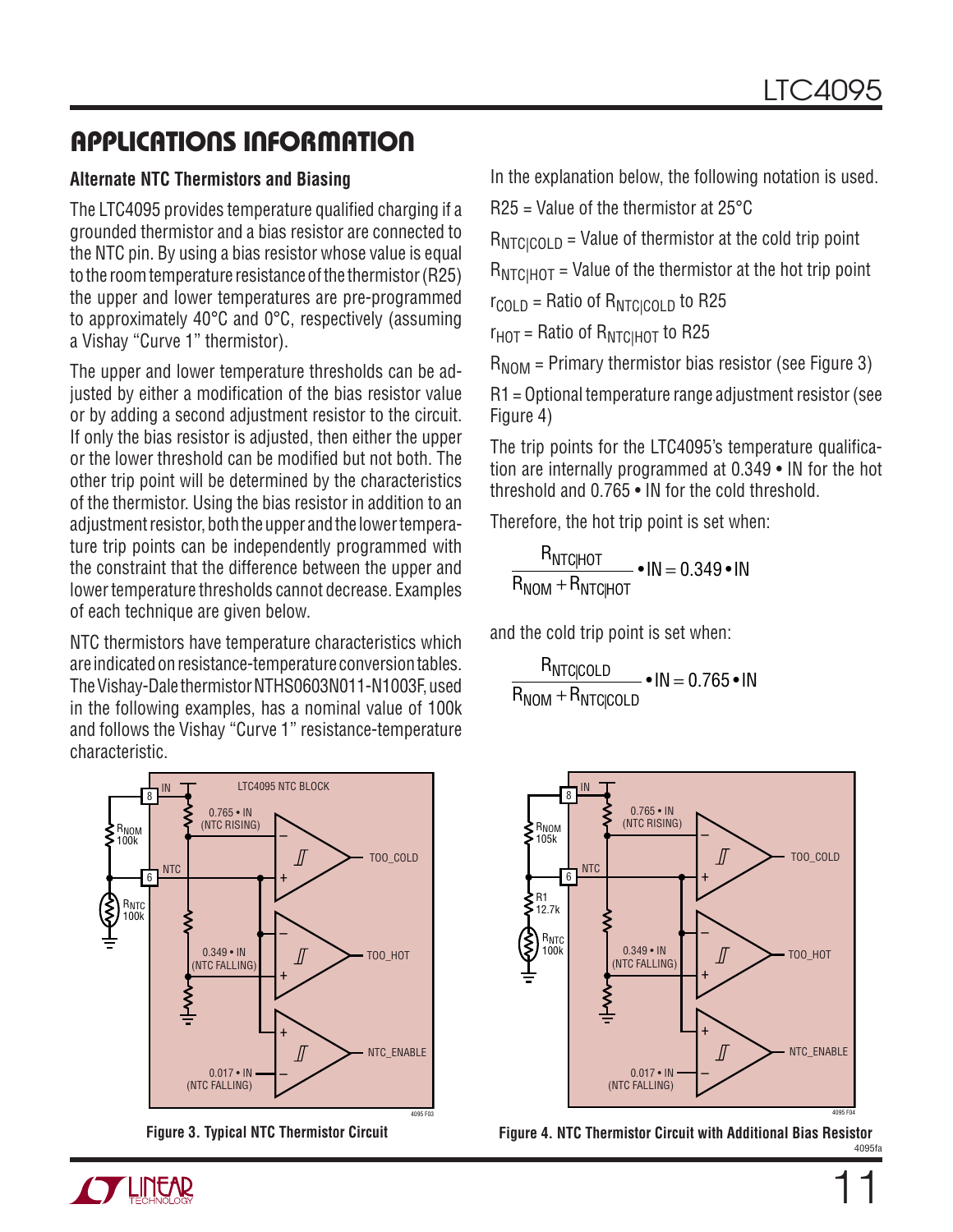Solving these equations for RNTCICOLD and RNTCIHOT results in the following:

 $R_{\text{NTCHOT}} = 0.536 \cdot R_{\text{NOM}}$ 

and

 $R_{NTCICOLD} = 3.25 \cdot R_{NOM}$ 

By setting  $R_{\text{NOM}}$  equal to R25, the above equations result in  $r<sub>HOT</sub> = 0.536$  and  $r<sub>COL</sub>$ <sub>D</sub> = 3.25. Referencing these ratios to the Vishay Resistance-Temperature Curve 1 chart gives a hot trip point of about 40°C and a cold trip point of about 0°C. The difference between the hot and cold trip points is approximately 40°C.

By using a bias resistor,  $R_{\text{NOM}}$ , different in value from R25, the hot and cold trip points can be moved in either direction. The temperature span will change somewhat due to the nonlinear behavior of the thermistor. The following equations can be used to easily calculate a new value for the bias resistor:

$$
R_{NOM} = \frac{r_{HOT}}{0.536} \cdot R25
$$

$$
R_{NOM} = \frac{r_{COLD}}{3.25} \cdot R25
$$

where  $r_{HOT}$  and  $r_{COI}$  p are the resistance ratios at the desired hot and cold trip points. Note that these equations are linked. Therefore, only one of the two trip points can be chosen, the other is determined by the default ratios designed in the IC. Consider an example where a 60°C hot trip point is desired.

From the Vishay Curve 1 R-T characteristics,  $r_{\text{HOT}}$  is 0.2488 at 60 $^{\circ}$ C. Using the above equation,  $R_{\text{NOM}}$  should be set to 46.4k. With this value of  $R_{\text{NOM}}$ , the cold trip point is about 16°C. Notice that the span is now 44°C rather than the previous 40°C.

The upper and lower temperature trip points can be independently programmed by using an additional bias resistor as shown in Figure 4. The following formulas can be used to compute the values of  $R_{\text{NOM}}$  and R1:

$$
R_{NOM} = \frac{r_{COLD} - r_{HOT}}{2.714} \cdot R25
$$
  
R1 = 0.536 • R<sub>NOM</sub> - r<sub>HOT</sub> • R25

For example, to set the trip points to 0°C and 45°C with a Vishay Curve 1 thermistor choose:

$$
R_{NOM} = \frac{3.266 - 0.4368}{2.714} \cdot 100k = 104.2k
$$

the nearest 1% value is 105k.

 $R1 = 0.536 \cdot 105k - 0.4368 \cdot 100k = 12.6k$ 

the nearest  $1\%$  value is  $12.7k$ . The final solution is shown in Figure 4 and results in an upper trip point of 45°C and a lower trip point of 0°C.

### **USB and Wall Adapter Power**

Although the LTC4095 is designed to draw power from a USB port to charge Li-Ion batteries, a wall adapter can also be used. Figure 5 shows an example of how to combine wall adapter and USB power inputs. A P-channel MOSFET, MP1, is used to prevent back conduction into the USB port when a wall adapter is present and Schottky diode, D1, is used to prevent USB power loss through the 1k pull-down resistor.

Typically, a wall adapter can supply significantly more current than the 500mA-limited USB port. Therefore, an N-channel MOSFET, MN1, and an extra program resistor are used to increase the maximum charge current to 950mA when the wall adapter is present.



**Figure 5. Combining Wall Adapter and USB Power**

### **Power Dissipation**

The conditions that cause the LTC4095 to reduce charge current through thermal feedback can be approximated by considering the power dissipated in the IC. For high



4095fa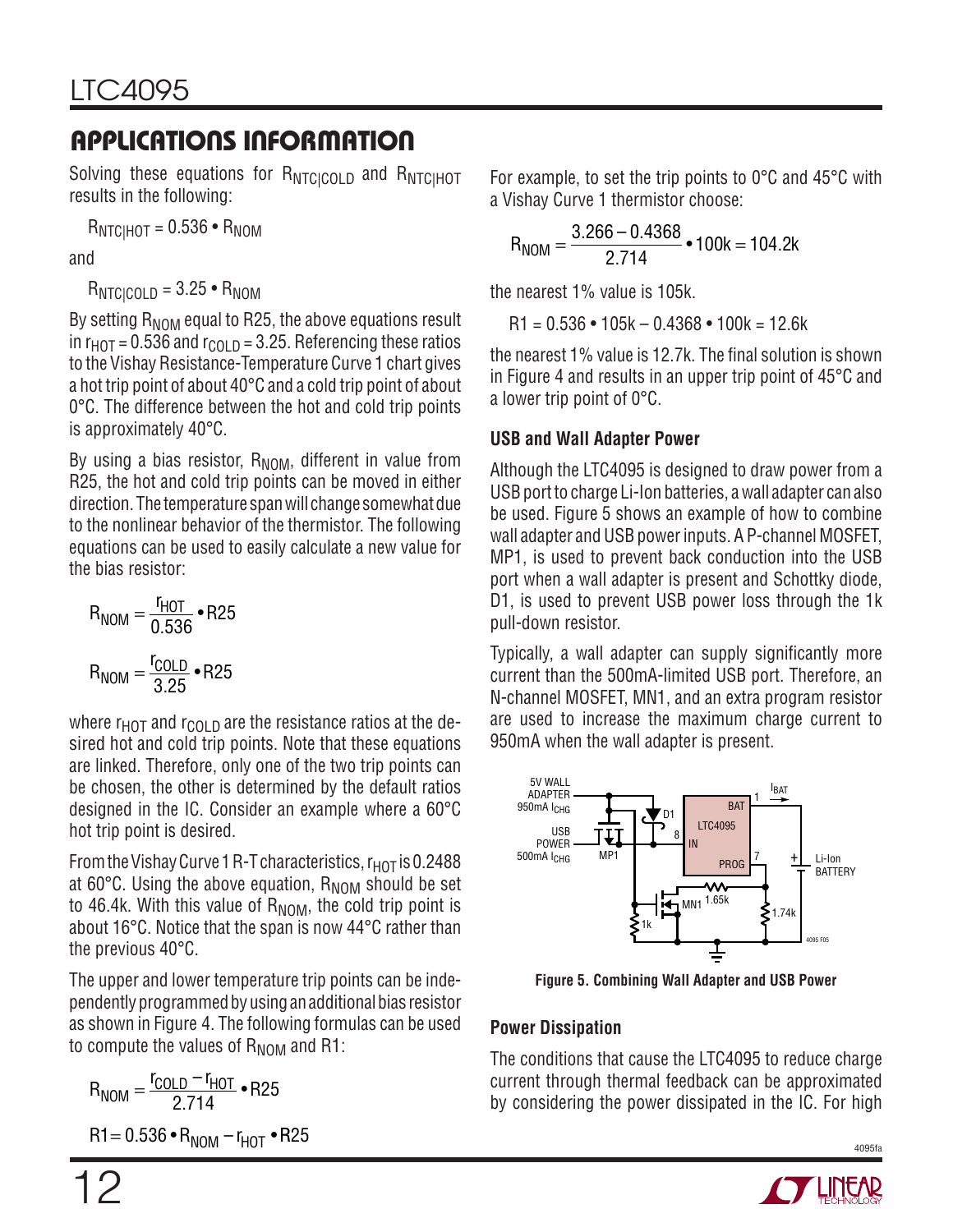charge currents, the LTC4095 power dissipation is approximately:

$$
P_D = (IN - BAT) \cdot I_{BAT}
$$

where  $P_D$  is the power dissipated, IN is the input supply voltage, BAT is the battery voltage and  $I_{BAT}$  is the charge current. It is not necessary to perform any worst-case power dissipation scenarios because the LTC4095 will automatically reduce the charge current to maintain the die temperature at approximately 115°C. However, the approximate ambient temperature at which the thermal feedback begins to protect the IC is:

$$
T_A = 115^{\circ}\text{C} - \text{P}_{D}\theta_{JA}
$$

$$
T_A = 115^{\circ}\text{C} - (\text{IN} - \text{BAT}) \cdot \text{I}_{BAT} \cdot \theta_{JA}
$$

Example: Consider an LTC4095 operating from a USB port providing 500mA to a 3.5V Li-Ion battery. The ambient temperature above which the LTC4095 will begin to reduce the 500mA charge current is approximately:

$$
T_A = 115^{\circ}\text{C} - (5\text{V} - 3.5\text{V}) \cdot (500\text{mA}) \cdot 60^{\circ}\text{C/W}
$$

$$
T_A = 115^{\circ}\text{C} - 0.75\text{W} \cdot 60^{\circ}\text{C/W} = 115^{\circ}\text{C} - 45^{\circ}\text{C}
$$

$$
T_A = 70^{\circ}\text{C}
$$

The LTC4095 can be used above 70°C, but the charge current will be reduced from 500mA. The approximate current at a given ambient temperature can be calculated:

$$
I_{BAT} = \frac{115\degree C - T_A}{(IN - BAT) \bullet \theta_{JA}}
$$

Using the previous example with an ambient temperature of 88°C, the charge current will be reduced to approximately:

$$
I_{BAT} = \frac{115\degree C - 88\degree C}{(5V - 3.5V) \cdot 60\degree C/W} = \frac{27\degree C}{90\degree C/A} = 300mA
$$

Furthermore, the voltage at the PROG pin will change proportionally with the charge current as discussed in the Programming Charge Current section.

It is important to remember that LTC4095 applications do not need to be designed for worst-case thermal conditions since the IC will automatically reduce power dissipation when the junction temperature reaches approximately 115°C.

#### **USB Inrush Limiting**

When a USB cable is plugged into a portable product, the inductance of the cable and the high-Q ceramic input capacitor form an L-C resonant circuit. If there is not much impedance in the cable, it is possible for the voltage at the input of the product to reach as high as twice the USB voltage (~10V) before it settles out. In fact, due to the high voltage coefficient of many ceramic capacitors (a nonlinearity), the voltage may even exceed twice the USB voltage. To prevent excessive voltage from damaging the LTC4095 during a hot insertion, the soft connect circuit in Figure 6 can be employed.

In this circuit, capacitor C2 holds MN1 off when the cable is first connected. Eventually C2 begins to charge up to the USB input voltage applying increasing gate support to MN1. The long time constant of R1 and C1 prevent the current from building up in the cable too fast thus dampening out any resonant overshoot.



**Figure 6. USB Soft Connect Circuit**

#### **Battery Charger Stability Considerations**

The LTC4095's battery charger contains both a constantvoltage and a constant-current control loop. The constantvoltage loop is stable without any compensation when a battery is connected with low impedance leads. Excessive lead length, however, may add enough series inductance to require a bypass capacitor of at least 1µF from BAT to GND. Furthermore, a 4.7µF capacitor in series with a 0.2Ω to 1Ω resistor from BAT to GND is required to keep ripple voltage low when the battery is disconnected.

High value, low ESR multilayer ceramic chip capacitors reduce the constant-voltage loop phase margin, possibly resulting in instability. Ceramic capacitors up to 22µF may be used in parallel with a battery, but larger ceramics should be decoupled with  $0.2\Omega$  to 1 $\Omega$  of series resistance.

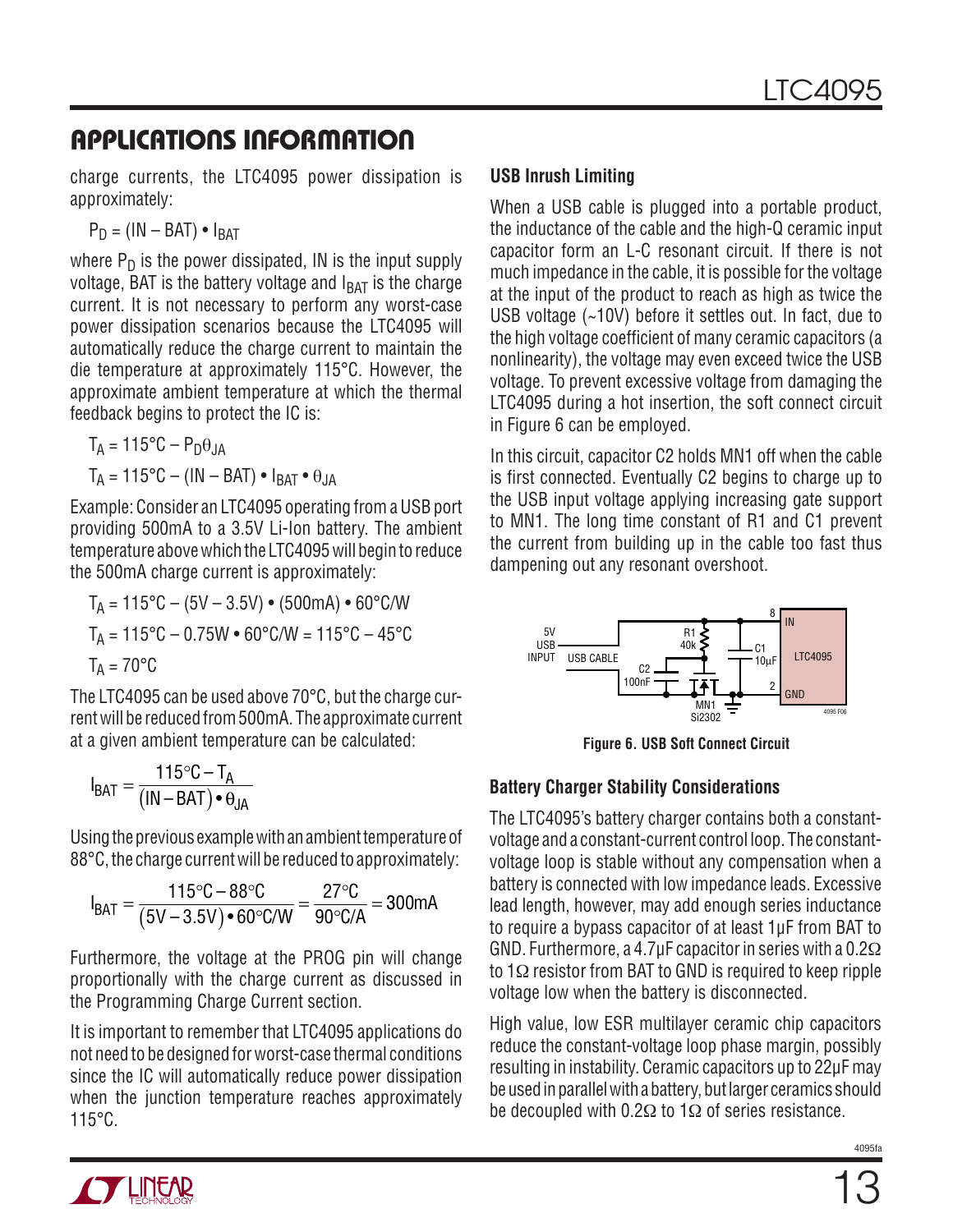In constant-current mode, the PROG pin is in the feedback loop rather than the battery voltage. Because of the additional pole created by any PROG pin capacitance, capacitance on this pin must be kept to a minimum. With no additional capacitance on the PROG pin, the battery charger is stable with program resistor values as high as 25k. However, additional capacitance on this node reduces the maximum allowed program resistor. The pole frequency at the PROG pin should be kept above 100kHz. Therefore, if the PROG pin has a parasitic capacitance,  $C_{PROG}$ , the following equation should be used to calculate the maximum resistance value for  $R_{PROG}$ :

$$
R_{PROG} \leq \frac{1}{2\pi \cdot 10^5 \cdot C_{PROG}}
$$

The stability of the constant-current loop also needs to be considered when average, rather than instantaneous, battery current is of interest to the user. For example, if a switching power supply operating in low current mode is connected in parallel with the battery, the average current being pulled out of the BAT pin is typically of more interest than the instantaneous current pulses. In such a case, a simple RC filter an be used on the PROG pin to measure the average battery current as shown in Figure 7. A 10k resistor has been added between the PROG pin and the filter capacitor to ensure stability.

#### **Board Layout Considerations**

In order to deliver maximum charge current under all conditions, it is critical that the exposed metal pad on the backside of the LTC4095 package is soldered to the PC board ground. Correctly soldered to a 2500mm2 double-sided 1oz. copper board the LTC4095 has a thermal resistance of approximately 60°C/W. Failure to make thermal contact between the Exposed Pad on the backside of the package and the copper board will result in thermal resistances far greater than 60°C/W. As an example, a correctly soldered LTC4095 can deliver over 950mA to a battery from a 5V supply at room temperature. Without a backside thermal connection, this number could drop to less than 500mA.

#### **IN Bypass Capacitor**

Many types of capacitors can be used for input bypassing; however, caution must be exercised when using multi-layer ceramic capacitors. Because of the self-resonant and high Q characteristics of some types of ceramic capacitors, high voltage transients can be generated under some start-up conditions, such as connecting the charger input to a live power source. For more information, refer to Application Note 88.



**Figure 7. Isolating Capacitive Load on PROG Pin and Filtering**

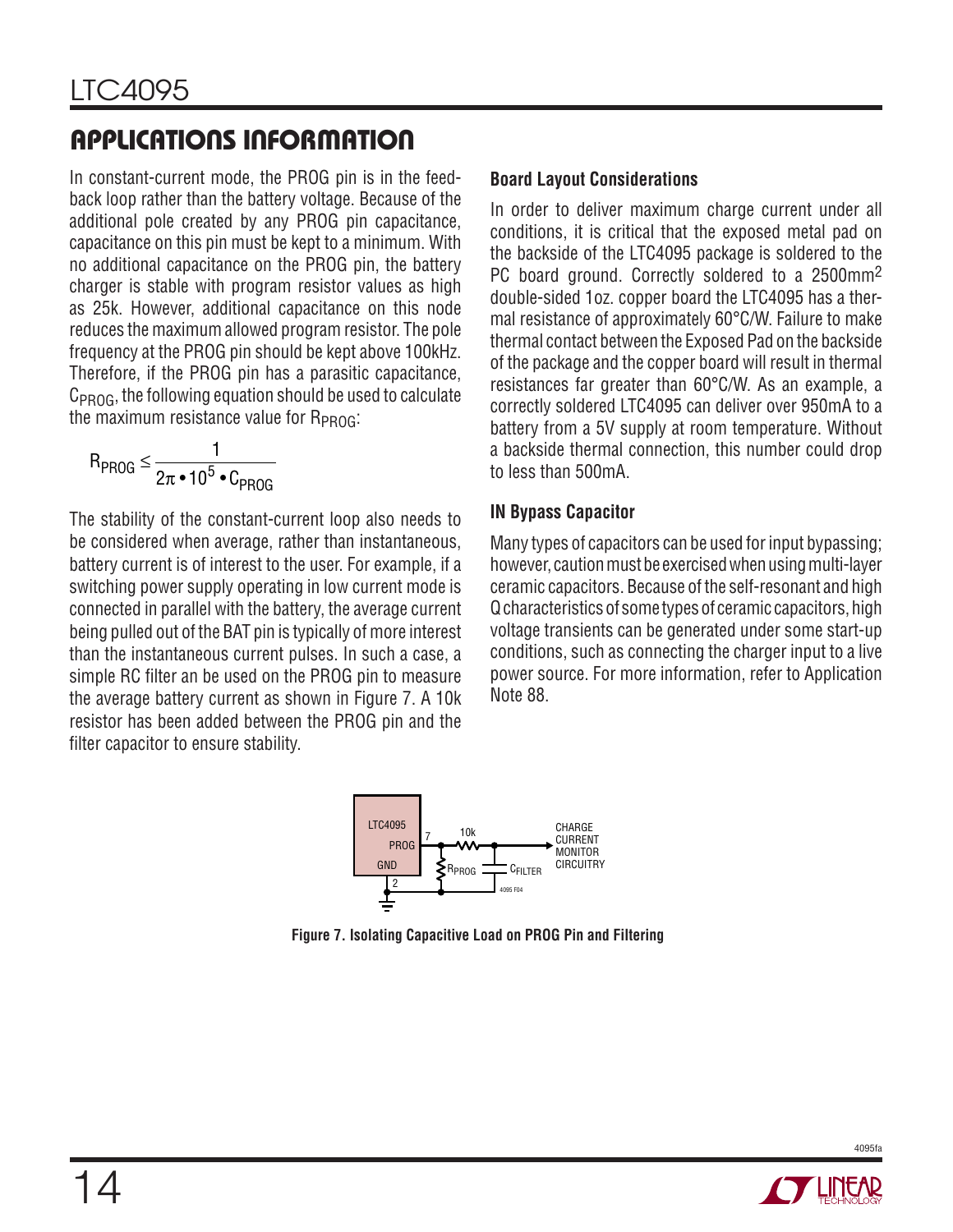## **PACKAGE DESCRIPTION**



**DC Package 8-Lead Plastic DFN (2mm** × **2mm)**

**CYLINEAR**